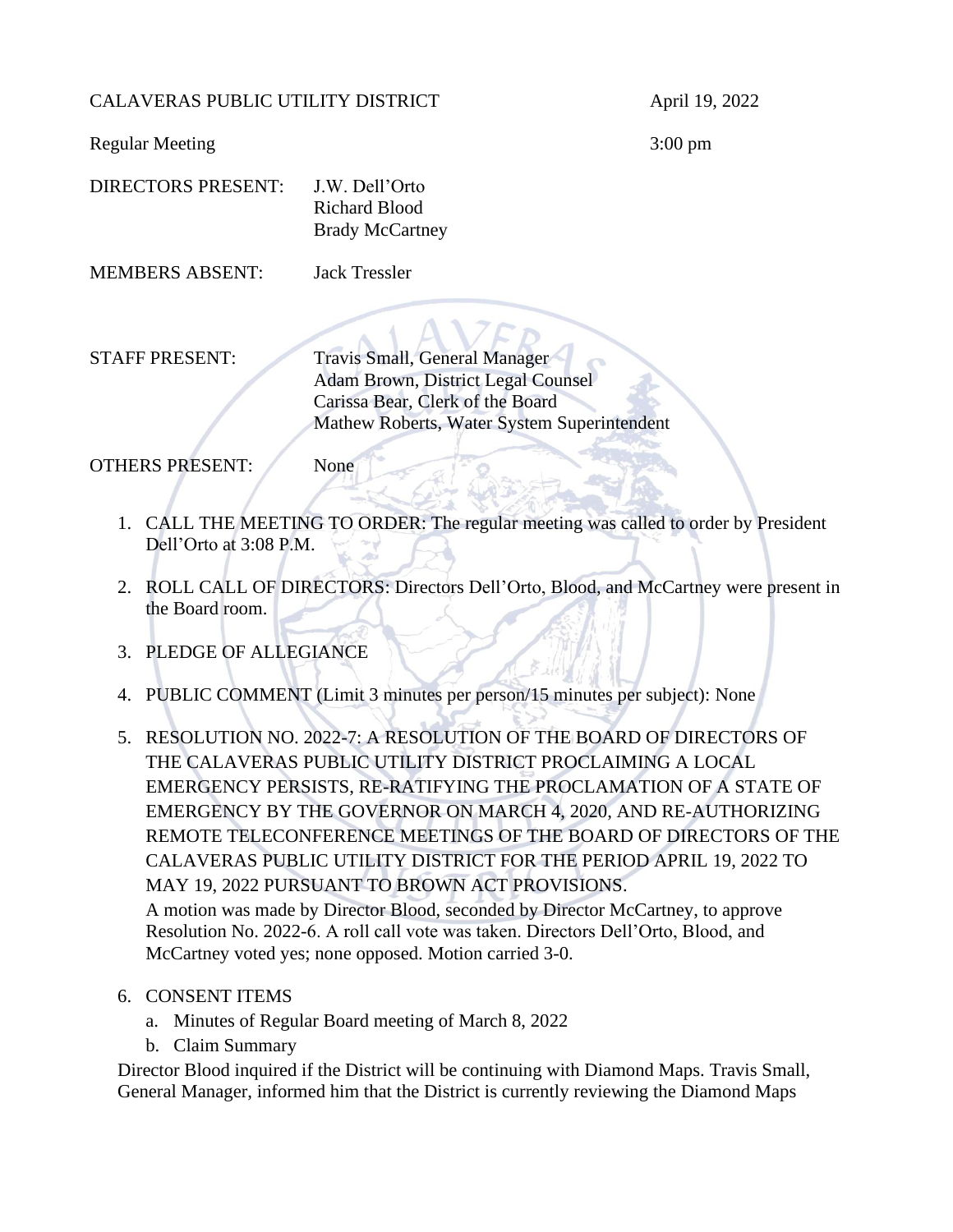workorder system and if it works for the District, we will stay with Diamond Maps. President Dell'Orto asked if the final check for Phase I of the Clearwell tank project has been issued. Mr. Small reported that there's a 5% retention that still needs to be paid once the contractor finishes the pending items. Director Blood noticed one of the employee's overtime hours was on the expense detail and wondered if that was how the District would be reporting it going forward. Mr. Small informed the Board that there was a payroll issue that prevented the employee from being paid his overtime through the payroll system. It has been corrected, but he let the Board know that the District is not happy with the current payroll company and will be looking into other options. A motion was made by Director Blood, seconded by Director McCartney, to approve items 6. a-b. A roll call vote was taken. Directors Dell'Orto, Blood, and McCartney voted yes; none opposed. Motion carried 3-0.

7. RESOLUTION 2022-8: A RESOLUTION CALLING GENERAL DISTRICT ELECTION Carissa Bear, Executive Assistant/Clerk of the Board, informed the Board that Directors Blood, McCartney and the vacant position are up for reelection in the upcoming general election. She informed the Board members who are up for reelection on what steps will need to be taken if they would like to run. President Dell'Orto questioned the reason for needing a resolution. Adam Brown, District Legal Counsel, explained that this would consolidate the District election with the general election in November, which is much less expensive and more efficient than the District conducting its own election. A motion was made by Director Blood, seconded by Director McCartney, to approve Resolution 2022-8. A roll call vote was taken. Directors Dell'Orto, Blood and McCartney voted yes; none opposed. Motion carried 3-0.

#### 8. CONSIDERATION OF PROPOSAL FROM WESTERN HYDROLOGICS TO INSTALL AND MAINTAIN SOUTH FORK PUMP STATION GAGING EQUIPMENT.

General Manager Small informed the Board that a site inspection was performed at the South Fork Pump Station to review what it would take to get the District back in compliance. Director Blood asked for clarification as to why there are two proposals. Mr. Small informed them that one proposal is for the installation of the gaging equipment and the second is for maintenance, monitoring and reporting. Mr. Small and the Board further discussed. A motion was made by Director McCartney, seconded by Director Blood, to approve the proposal from Western Hydrologics to Install South Fork Pump Station Gaging Equipment, at a cost not to exceed \$16,255, and to approve the proposal from Western Hydrologics to maintain the South Fork Pump Station Gaging Equipment, at a cost not to exceed \$13,260. A roll call vote was taken. Directors Dell'Orto, Blood, and McCartney voted yes; none opposed. Motion carried 3-0.

## 9. REQUEST FOR PROPOSALS FOR PROPOSITION 218 RATE STUDY CONSULTANT **SERVICES**

Mr. Small informed the Board that it is time to start gearing up for another Proposition 218 Rate Study. On July 1, 2022, the District will be entering the  $4<sup>th</sup>$  year out the 5-year approved rate schedule. Mr. Small would like to start the process early as a few unforeseen expenses came up since the last Prop 218 Rate Study. He asked for comments from the Board and let them know that he is looking for feedback on the timeline. Director McCartney observed that Prop 218 Rate Studies help the District in priority for applying for grants. President Dell'Orto expressed his worry that the impact of new meters and a rate increase being so close together may cause a large increase in customer bills, which will have some customers feeling as if they're getting hit twice. Director Blood reviewed the RFP and thinks it looked fine. He did inquire as to who would be setting the schedule. Mr. Small clarified that the consultant would handle all of that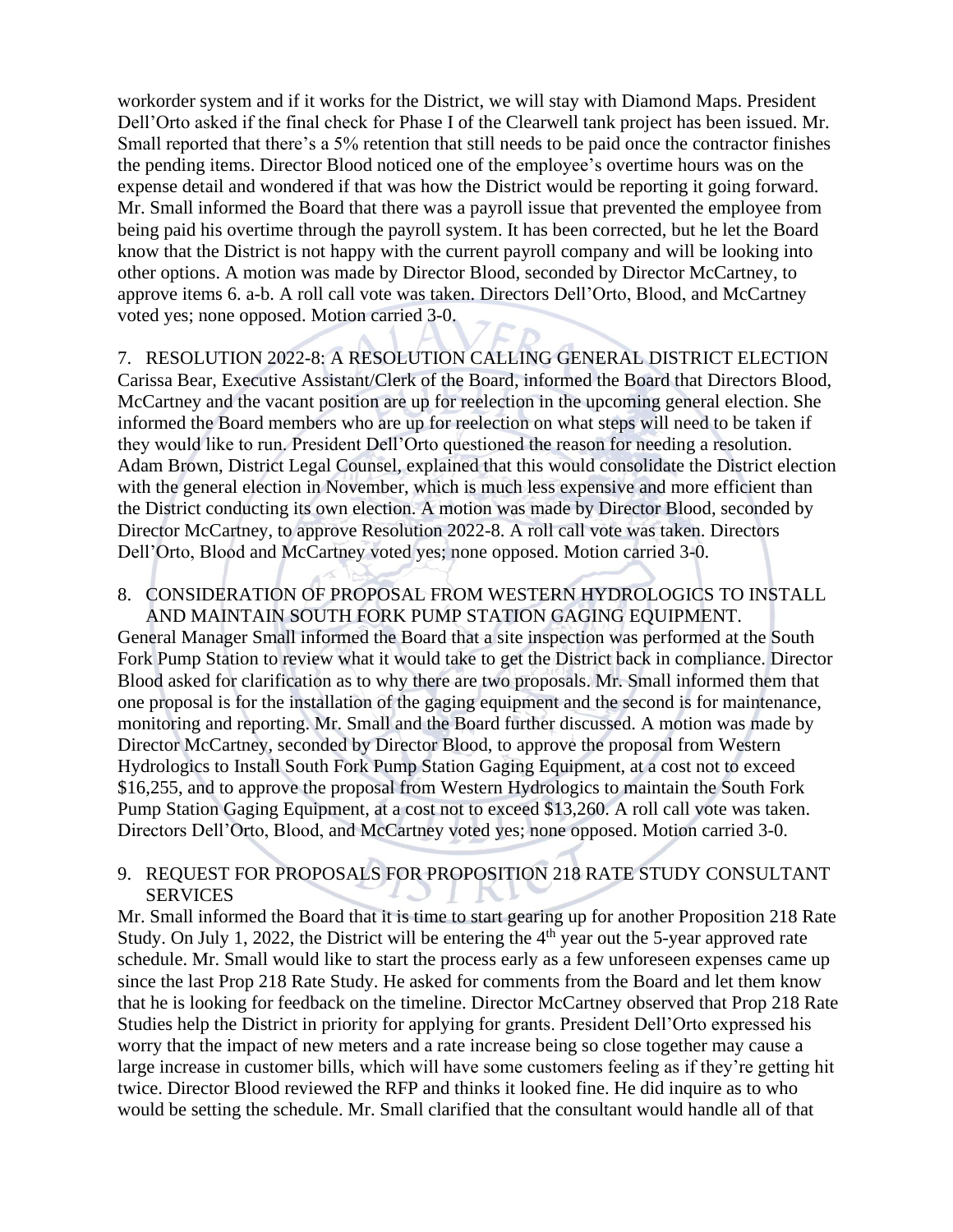since it will be their expertise. Mr. Small will be looking for one firm that can handle the entire Rate Study process, including public engagement. He informed the Board that he will bring back the final RFP to the May Board meeting for Board consideration.

### 10. CONSIDERATION FOR APPROVAL OF NEW OFFICE FURNITURE

President Dell'Orto inquired if the proposals were within the approved budget. Mr. Small confirmed that they were within budget. The Board and staff discussed details of the proposals. A motion was made by Director McCartney, seconded by Director Blood, to approve the proposal from Absolute Solutions at \$37,564.68. A roll call vote was taken. Directors Dell'Orto, Blood and McCartney voted yes; none opposed. Motion carried 3-0.

## 11. CONSIDERATION FOR APPROVAL OF OFFICE FLOORING

Mr. Small informed the Board that the flooring for the entire office will be replaced. The carpet will consist of square panels opposed to a solid sheet, so if in the future there is damage or a tear to the carpet, only the affected panel or panels will be replaced instead of the whole carpet. The Directors inquired about the timeline. Mr. Small was unsure of the supply availability and when the installation would take place. A motion was made by Director McCartney, seconded by Director Blood, to approve the proposal from Pinnell's Carpet One at \$18,465.58. A roll call vote was taken. Directors Dell'Orto, Blood and McCartney voted yes; none opposed. Motion carried 3-0.

# 12. 3RD QUARTER BUDGET REVIEW

Mr. Small gave a review of the  $3<sup>rd</sup>$  quarter budget. The District has spent less money than projected so far, but that may all change as the District just received the dam fees invoice for all District dams, which is significant. Director Blood inquired as to how the dam fees are calculated. Mr. Small informed him that it is done through a formula. The invoice received will be for all of the District's dams. The Board and staff had more discussion regarding the budget review. Overall, the Board was pleased with the numbers.

S

### 13. REPORTS

a. Legal Counsel's Report

No Report.

b. Water System Superintendent's Report

Mathew Roberts, Water System Superintendent, discussed the Monthly Maintenance Report. He started by showing the Board photos from the past month which included photos of the Clearwell Tank Project, line repairs, and a new service connection install. He reported that Jeff Davis Reservoir is still currently full, but it did go down about a foot. Currently, South Fork Pump Station is off. All in-house annual filter maintenance has been completed. Mr. Roberts went over the filter maintenance procedure with the Board and answered questions. He also informed the Board that the gopher abatement has been complete at Schaads Reservoir which is a Division Safety of Dams (DSOD) requirement.

c. District Engineer Report/Clearwell Project Update

Due to the large agenda, Mr. Small reported on behalf of WGA. WGA provided a memo for Mr. Small to present as well as a timelapse of the Clearwell Tank Project.

d. General Manager's Report